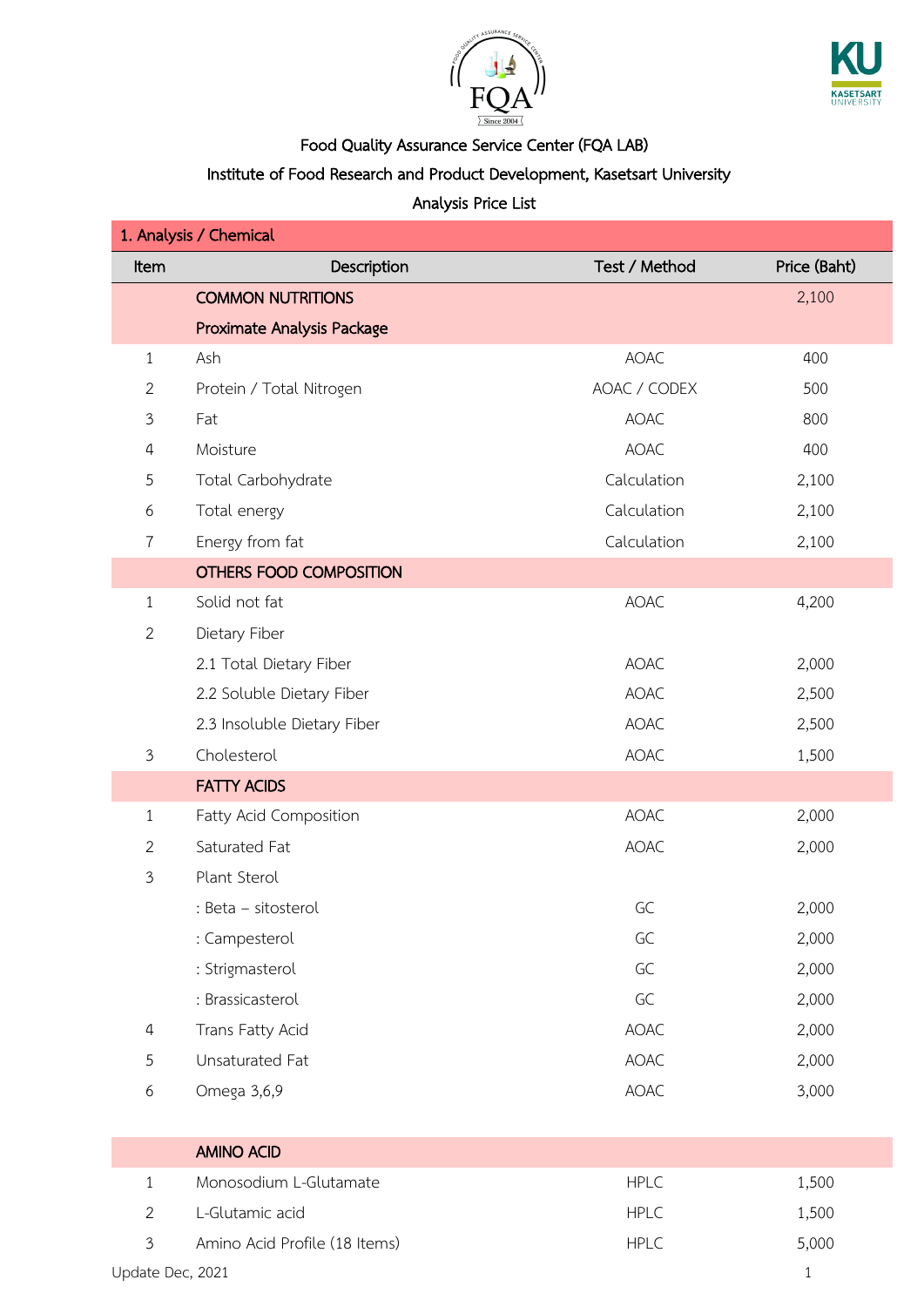



### Institute of Food Research and Product Development, Kasetsart University

| Item           | Description                                  | Test / Method | Price (Baht) |
|----------------|----------------------------------------------|---------------|--------------|
|                | <b>SUGAR</b>                                 |               |              |
| $\mathbf{1}$   | Invert Sugar                                 | AOAC / HPLC   | 1,000        |
| $\mathbf{2}$   | Reducing Sugar                               | AOAC / HPLC   | 1,000        |
| $\mathfrak{Z}$ | Reducing Sugar (DE)                          | <b>AOAC</b>   | 1,500        |
| $\overline{4}$ | Fructose                                     | <b>AOAC</b>   | 1,000        |
| $\overline{5}$ | Glucose                                      | <b>AOAC</b>   | 1,000        |
| 6              | Lactose                                      | <b>AOAC</b>   | 1,000        |
| 7              | Maltose                                      | <b>AOAC</b>   | 1,000        |
| $\,8\,$        | Sucrose                                      | <b>AOAC</b>   | 1,000        |
| 9              | Sugars (Any First Sugars)                    | <b>AOAC</b>   | 1,000        |
|                | Addition others sugar (price per each sugar) | <b>AOAC</b>   | 700          |
|                | SWEETERNER / SUGAR ALCOHOL                   |               |              |
| 1              | Erythrithol                                  | <b>AOAC</b>   | 1,500        |
| $\mathbf{2}$   | Sucralose                                    | <b>AOAC</b>   | 1,500        |
| $\mathfrak{Z}$ | Xylitol                                      | AOAC          | 1,500        |
| $\overline{4}$ | Mannitol                                     | <b>AOAC</b>   | 1,500        |
| $\sqrt{5}$     | Sorbitol                                     | <b>AOAC</b>   | 1,500        |
| 6              | Maltitol                                     | <b>AOAC</b>   | 1,500        |
|                | <b>OTHER SWEETENERS</b>                      |               |              |
| $\mathbf{1}$   | Aspartame                                    | <b>AOAC</b>   | 1,500        |
| 2              | Acesulfame K                                 | <b>AOAC</b>   | 1,500        |
|                | <b>VITAMINS</b>                              |               |              |
| $\mathbf{1}$   | Vitamin A (Retinol)                          | <b>HPLC</b>   | 1,800        |
| $\mathbf{2}$   | Vitamin A (Beta - Carotene)                  | <b>HPLC</b>   | 1,800        |
| $\mathfrak{Z}$ | Vitamin $B_1$ (Thiamine)                     | <b>AOAC</b>   | 1,800        |
| $\overline{4}$ | Vitamin $B_2$ (Riboflavin)                   | <b>AOAC</b>   | 1,800        |
| 5              | Vitamin C (Ascorbic acid)                    | <b>HPLC</b>   | 1,500        |
| 6              | Vitamin E (Alpha - Tocopherol)               | <b>HPLC</b>   | 1,800        |
|                | <b>FOOD ADDITIVES</b>                        |               |              |
| $\mathbf{1}$   | Benzoic acid / Sodium Benzoate               | <b>HPLC</b>   | 1,000        |
| $\overline{2}$ | Sorbic acid / Potassium Sorbate              | <b>HPLC</b>   | 1,000        |
| 3              | Sulphur dioxide $(SO2)$                      | <b>AOAC</b>   | 600          |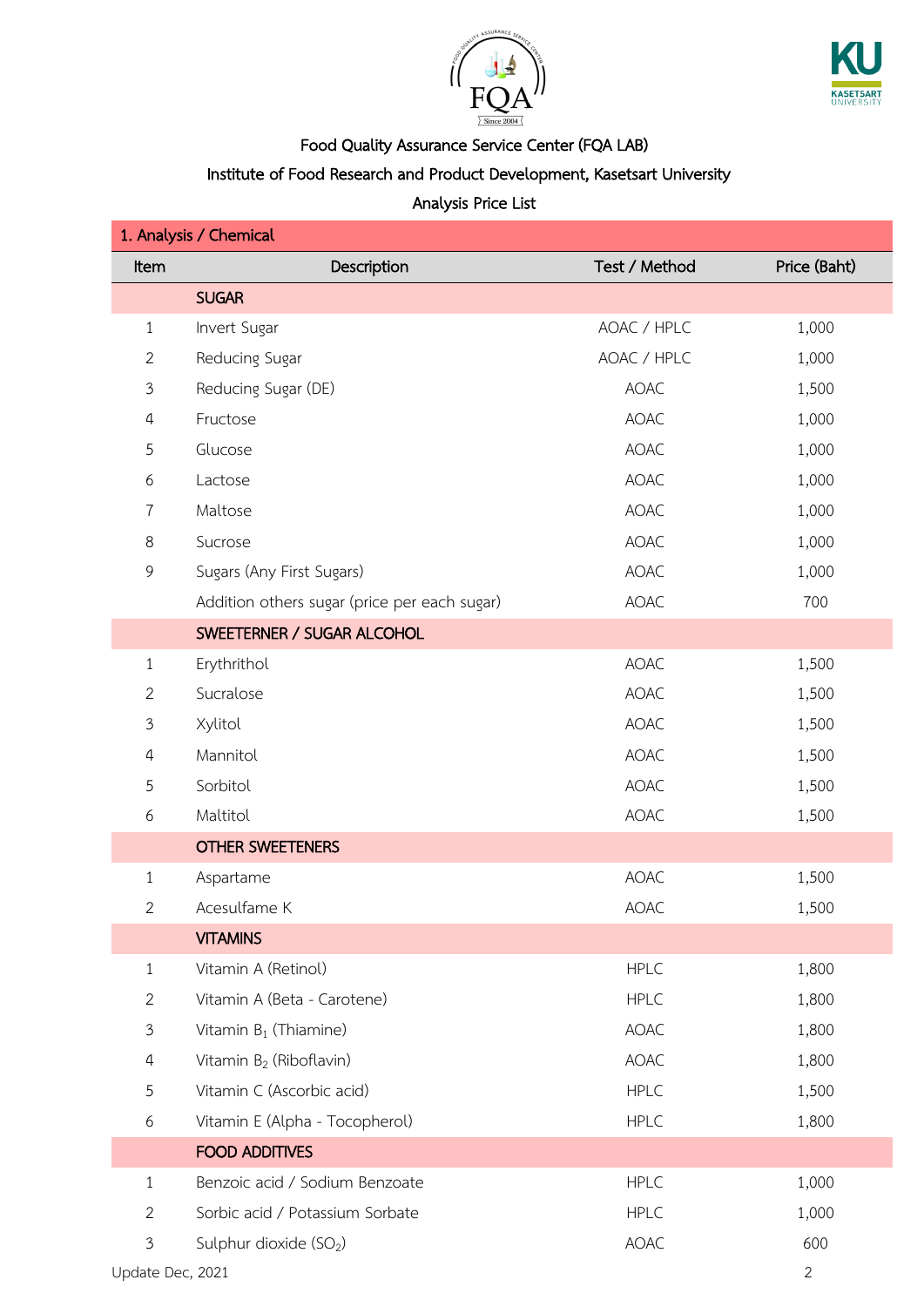



### Institute of Food Research and Product Development, Kasetsart University

| 1. Analysis / Chemical |                                                      |                   |              |  |
|------------------------|------------------------------------------------------|-------------------|--------------|--|
| Item                   | Description                                          | Test / Method     | Price (Baht) |  |
|                        | <b>RANCIDITY ANALYSIS</b>                            |                   |              |  |
| $\mathbf{1}$           | Peroxide value (in fat & oil)                        | <b>AOAC</b>       | 500          |  |
| $\overline{2}$         | Peroxide value (in foods)                            | AOAC              | 600          |  |
| $\mathfrak{Z}$         | Thiobarbituric acid (TBA)                            | Spectrophotometry | 500          |  |
| $\overline{4}$         | Acid value (in fat & oil)                            | <b>AOCS</b>       | 500          |  |
| 5                      | Free fatty acid (in oil)                             | <b>AOCS</b>       | 500          |  |
|                        | MINERALS AND METALS                                  |                   |              |  |
| $\mathbf{1}$           | Arsenic (As)                                         | <b>AOAC</b>       | 800          |  |
| $\overline{2}$         | Cadmium (Cd)                                         | <b>AOAC</b>       | 700          |  |
| $\mathfrak{Z}$         | Calcium (Ca)                                         | <b>AOAC</b>       | 700          |  |
| $\overline{4}$         | Copper (Cu)                                          | <b>AOAC</b>       | 700          |  |
| 5                      | Chromium (Cr)                                        | <b>AOAC</b>       | 700          |  |
| 6                      | Iron (Fe)                                            | <b>AOAC</b>       | 700          |  |
| $\overline{7}$         | Lead (Pb)                                            | <b>AOAC</b>       | 700          |  |
| 8                      | Nickle (Ni)                                          | <b>AOAC</b>       | 700          |  |
| 9                      | Magnesium (Mg)                                       | <b>AOAC</b>       | 700          |  |
| 10                     | Manganese (Mn)                                       | <b>AOAC</b>       | 700          |  |
| 11                     | Total Mercury (Hg)                                   | U.S EPA           | 1,000        |  |
| 12                     | Phosphorus (P)                                       | <b>AOAC</b>       | 700          |  |
| 13                     | Potassium (K)                                        | <b>AOAC</b>       | 700          |  |
| 14                     | Sodium (Na)                                          | <b>AOAC</b>       | 700          |  |
| 15                     | Sodium Chloride (NaCl)                               | AWWA              | 700          |  |
| 16                     | $T$ in $(Sn)$                                        | <b>AOAC</b>       | 700          |  |
| 17                     | Total Hardness (in water)                            | <b>AOAC</b>       | 700          |  |
| 18                     | Zinc (Zn)                                            | AOAC              | 700          |  |
|                        | <b>FOOD COLORS</b>                                   |                   |              |  |
| $\mathbf{1}$           | Azorubine / Carmoisine                               | <b>HPLC</b>       | 1,500        |  |
| $\overline{2}$         | Ponceau 4R                                           | <b>HPLC</b>       | 1,500        |  |
| $\mathfrak{Z}$         | Sunset Yellow FCF                                    | <b>HPLC</b>       | 1,500        |  |
| $\overline{4}$         | Tartrazine                                           | <b>HPLC</b>       | 1,500        |  |
|                        | Addition others colors (more than 1 color in sample) | <b>HPLC</b>       | 1,000        |  |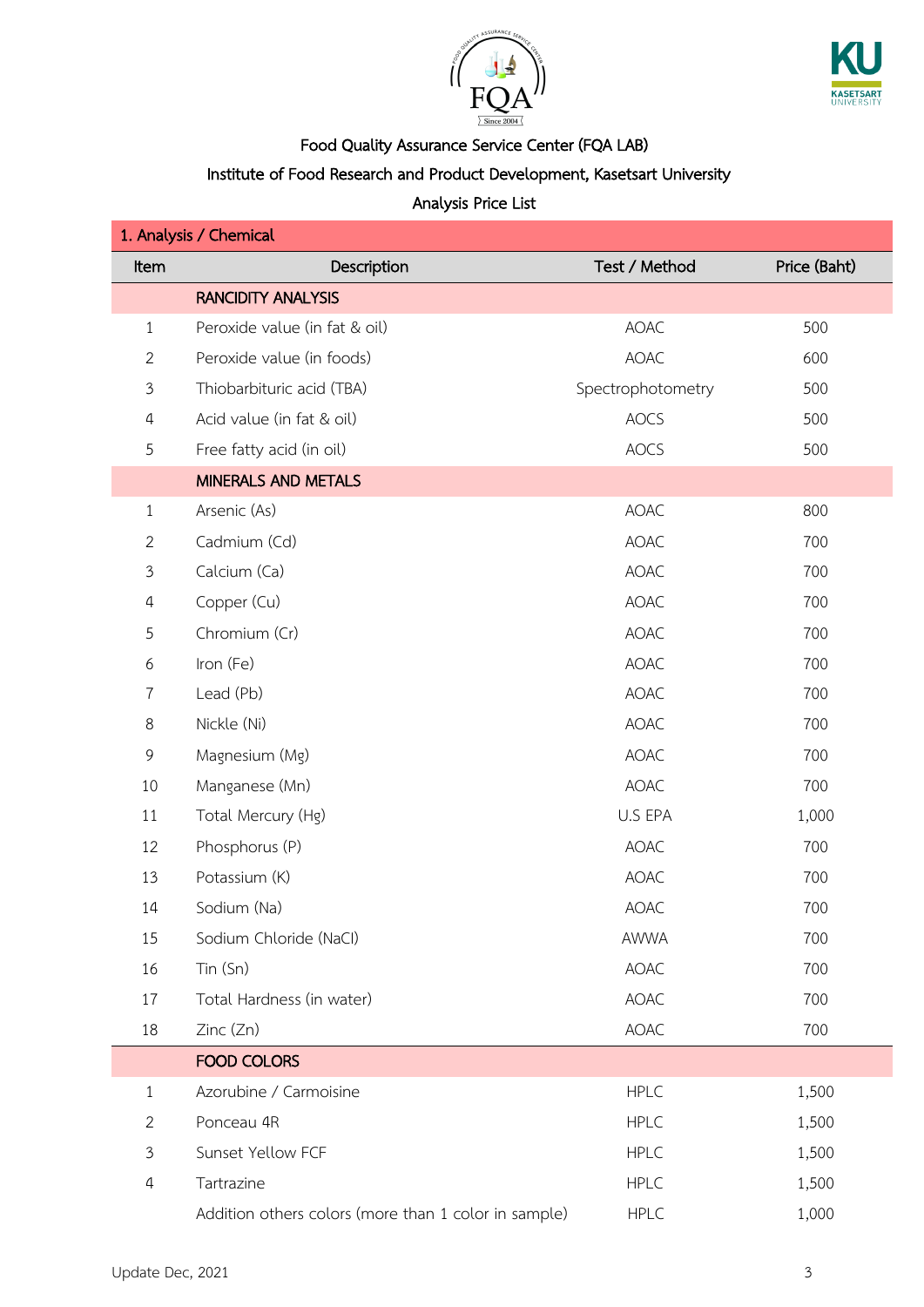



### Institute of Food Research and Product Development, Kasetsart University

| 1. Analysis / Chemical |                                 |                          |                |  |
|------------------------|---------------------------------|--------------------------|----------------|--|
| Item                   | Description                     | Test / Method            | Price (Baht)   |  |
|                        | <b>ALCOHOL</b>                  |                          |                |  |
| $\mathbf{1}$           | Alcohol Content                 | GC                       | 1,500          |  |
| $\mathbf{2}$           | Ethanol                         | GC                       | 1,000          |  |
| $\mathfrak{Z}$         | Methanol                        | GC                       | 1,000          |  |
|                        | <b>OTHERS CHEMICAL ANALYSIS</b> |                          |                |  |
| $\mathbf{1}$           | Acidity                         | <b>AOAC</b>              | 300            |  |
| $\mathbf{2}$           | Alkalinity                      | <b>AOAC</b>              | 300            |  |
| $\mathfrak{Z}$         | Anthraquinone                   | <b>HPLC</b>              | 1,500          |  |
| $\overline{4}$         | Caffeine                        | ISO 20481                | 1,000          |  |
| 5                      | Collagen                        | <b>HPLC</b>              | 1,500          |  |
| 6                      | GABA                            | <b>HPLC</b>              | 1,500          |  |
| $\overline{7}$         | Gamma - oryzanol                | Spectrophotometry        | 1,800          |  |
| 8                      | Co - Enzyme Q10                 | <b>HPLC</b>              | 1,500          |  |
| 9                      | Anthocyanin                     | AOAC / Spectrophotometry | 1,500          |  |
| 10                     | Loss on drying                  | CODEX                    | 600            |  |
| 11                     | Loss on ignition                | <b>AOAC</b>              | 600            |  |
| 12                     | Sulphate Ash                    | CODEX                    | 700            |  |
| 13                     | <b>Total Solid</b>              | <b>AOAC</b>              | 600            |  |
| 14                     | Acid insoluble ash              | <b>CODEX</b>             | 700            |  |
| 15                     | Water - Soluble Substances      | CODEX                    | 600            |  |
| 16                     | Isoflavones                     | <b>AOAC</b>              | 2,000          |  |
| 17                     | Total phenolic compounds        | Spectrophotometry        | 3,000          |  |
| 18                     | Antioxidant activity (DPPH)     | Spectrophotometry        | 3,000          |  |
| 19                     | Total Ash                       | CODEX                    | 700            |  |
|                        | 2. Analysis / Physical          |                          |                |  |
| $\mathbf{1}$           | Net weight                      | Codex STAN 70            | 100            |  |
| $\overline{2}$         | Drain weight                    | <b>AOAC</b>              | 100            |  |
| $\mathfrak{Z}$         | Volume                          | Measure volume           | 100            |  |
| 4                      | Total Soluble Solid (° Brix)    | <b>AOAC</b>              | 100            |  |
| 5                      | pH                              | AWWA / AOAC              | 200            |  |
| 6                      | Color                           | Colorimeter              | 400            |  |
| 7                      | Water Activity $(a_w)$          | <b>AOAC</b>              | 400            |  |
| Update Dec, 2021       |                                 |                          | $\overline{4}$ |  |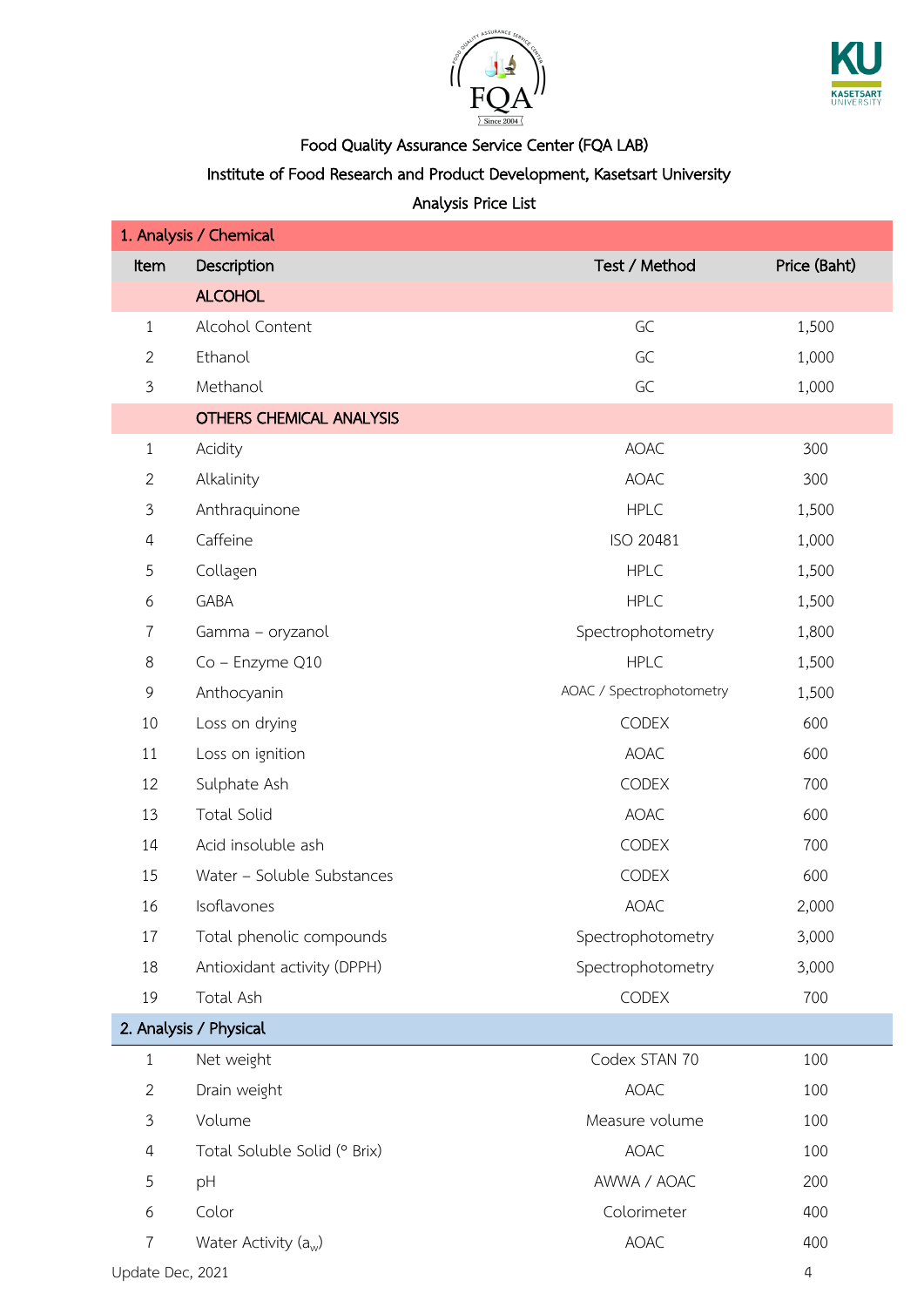



Institute of Food Research and Product Development, Kasetsart University

| 3. Analysis / Microbiology |                                           |                   |              |  |
|----------------------------|-------------------------------------------|-------------------|--------------|--|
| Item                       | Description                               | Test / Method     | Price (Baht) |  |
| $\mathbf{1}$               | Aerobic Plate Count (APC) 35 °C           | FDA-BAM           | 400          |  |
| $\overline{2}$             | Aerobic Plate Count (APC) 35 °C and 55 °C | FDA-BAM           | 500          |  |
| $\mathfrak{Z}$             | Acid Like / Tolerance Bacteria at 30°C    | <b>APHA</b>       | 400          |  |
| 4                          | Yeasts and Molds                          | FDA-BAM           | 500          |  |
| $\mathfrak s$              | Enterobacteriaceae count                  | ISO 21528-2       | 400          |  |
| 6                          | Coliforms                                 | FDA-BAM           | 400          |  |
| $\overline{7}$             | Escherichai coli                          | FDA-BAM           | 500          |  |
| 8                          | Fecal coliforms                           | FDA-BAM           | 500          |  |
| 9                          | Staphylococcus aureus                     | FDA-BAM           | 500          |  |
| 10                         | Bacillus cereus                           | FDA-BAM           | 500          |  |
| 11                         | Clostridium perfringens                   | FDA-BAM           | 500          |  |
| 12                         | Clostridium spp.                          | <b>USP41/NF36</b> | 500          |  |
| 13                         | Salmonella spp.                           | ISO 6579          | 500          |  |
| 14                         | Vibrio parahaemolyticus                   | FDA-BAM           | 1,000        |  |
| 15                         | Vibrio cholerae                           | FDA-BAM           | 1,000        |  |
| 16                         | Listeria monocytogenes                    | ISO 11290         | 1,000        |  |
| 17                         | Lactic acid bacteria count                | ISO 15214         | 400          |  |
|                            | (Total Lactic acid bacteria)              |                   |              |  |
| 18                         | Incubation test                           | <b>APHA</b>       | 100          |  |
| 19                         | Flat sour mesophile                       | FDA-BAM           | 500          |  |
| 20                         | Flat sour thermophile                     | FDA-BAM           | 500          |  |
| 21                         | Mesophilic anaerobe                       | FDA-BAM           | 400          |  |
| 22                         | Thermophilic anaerobe                     | FDA-BAM           | 400          |  |
| 23                         | Sulfide spoilage                          | <b>APHA</b>       | 300          |  |
|                            | Acid canned food (package)                |                   | 1,900        |  |
| $\mathbf{1}$               | Incubation Test                           | <b>APHA</b>       |              |  |
| $\overline{2}$             | Aerobic Plate Count 30 °C                 | <b>APHA</b>       |              |  |
| 3                          | Flat sour mesophile                       | FDA-BAM           |              |  |
| $\overline{4}$             | Flat sour thermophile                     | FDA-BAM           |              |  |
| 5                          | Yeasts and Molds                          | FDA-BAM           |              |  |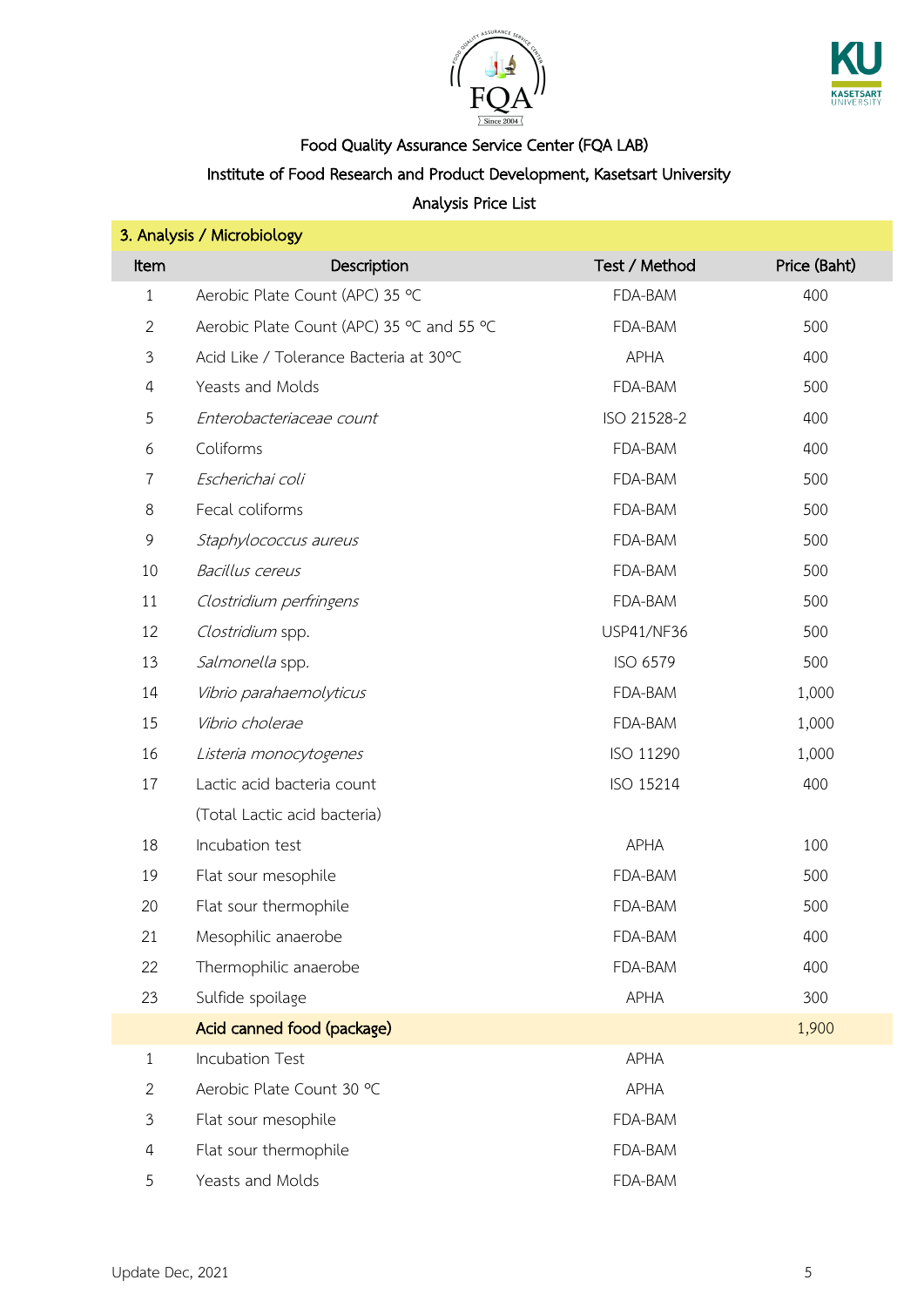



# Institute of Food Research and Product Development, Kasetsart University

#### Analysis Price List

| 3. Analysis / Microbiology |                                      |                              |              |  |
|----------------------------|--------------------------------------|------------------------------|--------------|--|
| <b>Item</b>                | Description                          | Test / Method                | Price (Baht) |  |
|                            | Low acid canned food (package)       |                              | 2,600        |  |
| $\mathbf{1}$               | <b>Incubation Test</b>               | <b>APHA</b>                  |              |  |
| $\overline{2}$             | Aerobic Plate Count 35°C             | <b>APHA</b>                  |              |  |
| 3                          | Flat sour mesophile                  | FDA-BAM                      |              |  |
| 4                          | Flat sour thermophile                | FDA-BAM                      |              |  |
| 5                          | Mesophilic anaerobe                  | FDA-BAM                      |              |  |
| 6                          | Thermophilic anaerobe                | FDA-BAM                      |              |  |
| 7                          | Sulfide spoilage                     | <b>APHA</b>                  |              |  |
|                            | Microbiological Examination of Water |                              |              |  |
| $\mathbf{1}$               | Aerobic Plate Count (Water)          | <b>AWWA</b>                  | 400          |  |
| $\overline{2}$             | Coliforms                            | <b>AWWA</b>                  | 400          |  |
| 3                          | Escherichai coli                     | <b>AWWA</b>                  | 500          |  |
| 4                          | Staphylococcus aureus                | <b>AWWA</b>                  | 500          |  |
| 5                          | Clostridium perfringens              | Thai Compendium              | 500          |  |
| 6                          | Salmonella spp.                      | ISO 19250                    | 500          |  |
|                            | <b>Tradiition medicine</b>           |                              |              |  |
| 1                          | Aerobic Plate Count                  | Thai Phamacopoeia Supplement | 400          |  |
| $\mathbf{2}$               | Yeasts and Molds                     | Thai Phamacopoeia Supplement | 500          |  |
| 3                          | Escherichai coli                     | FDA-BAM                      | 500          |  |
| 4                          | Staphylococcus aureus                | Thai Phamacopoeia Supplement | 500          |  |
| 5                          | Salmonella spp.                      | Thai Phamacopoeia Supplement | 500          |  |
| 6                          | Clostridium spp.                     | Thai Phamacopoeia Supplement | 500          |  |

### 4. Health Certificate / Sanitary Certificate

| ltem | Description                        | Test / Method           | Price (Baht) |
|------|------------------------------------|-------------------------|--------------|
|      | Health Certificate for Canned Food | APHA. FDA-BAM           | 3.000        |
|      | Health Certificate Others Food     | Depend on analysis item |              |